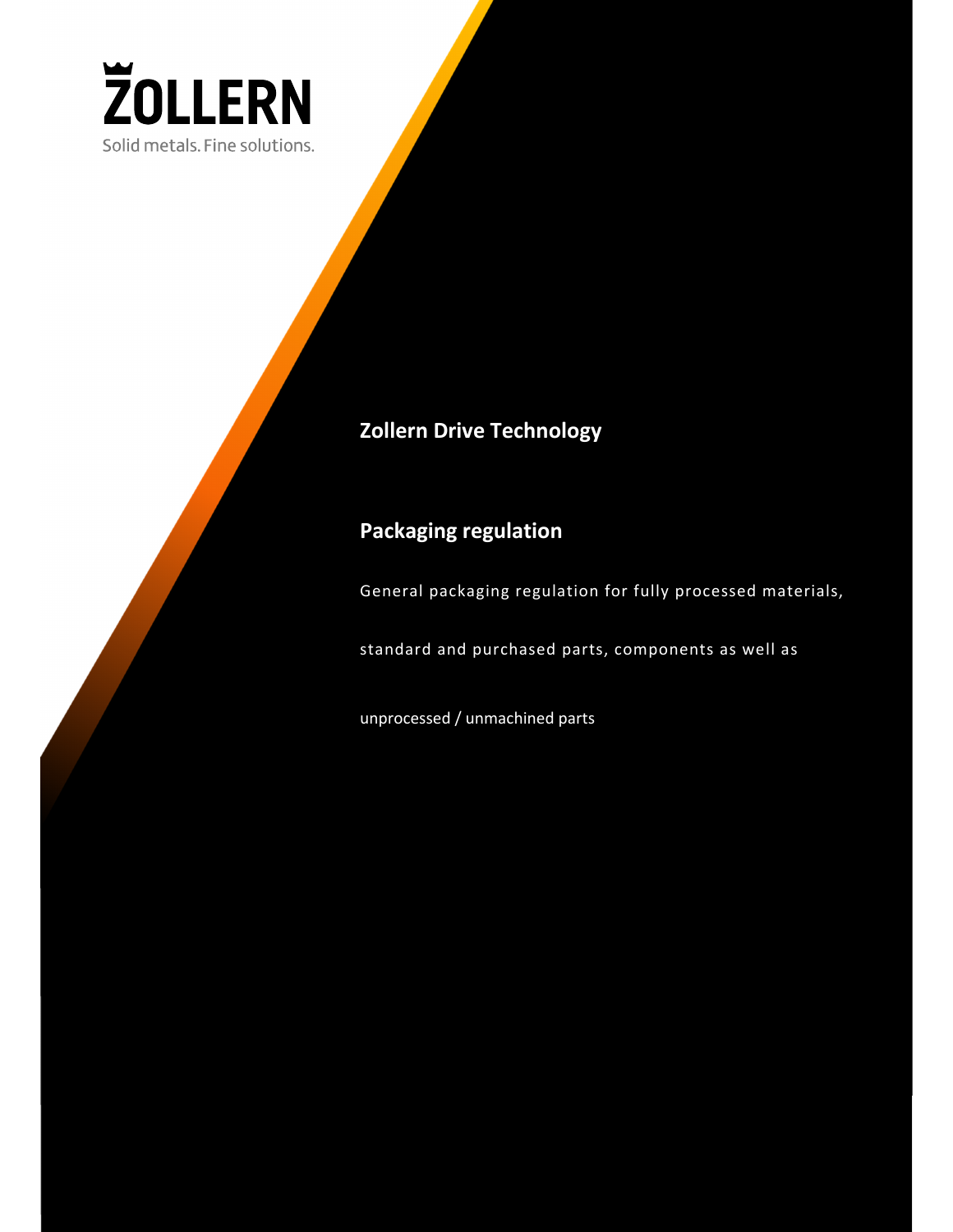# **Table of contents**

| $\mathbf{1}$            |      |  |  |  |  |
|-------------------------|------|--|--|--|--|
|                         | 1.1  |  |  |  |  |
|                         | 1.2  |  |  |  |  |
|                         | 1.3  |  |  |  |  |
|                         | 1.4  |  |  |  |  |
|                         | 1.5  |  |  |  |  |
|                         | 1.6  |  |  |  |  |
|                         | 1.7  |  |  |  |  |
|                         | 1.8  |  |  |  |  |
|                         | 1.9  |  |  |  |  |
|                         | 1.10 |  |  |  |  |
| $\overline{2}$          |      |  |  |  |  |
|                         | 2.1  |  |  |  |  |
|                         | 2.2  |  |  |  |  |
| $\overline{\mathbf{3}}$ |      |  |  |  |  |
|                         | 3.1  |  |  |  |  |
|                         | 3.2  |  |  |  |  |
|                         | 3.3  |  |  |  |  |
|                         | 3.4  |  |  |  |  |
| 4                       |      |  |  |  |  |
|                         | 4.1  |  |  |  |  |
|                         | 4.2  |  |  |  |  |
|                         | 4.3  |  |  |  |  |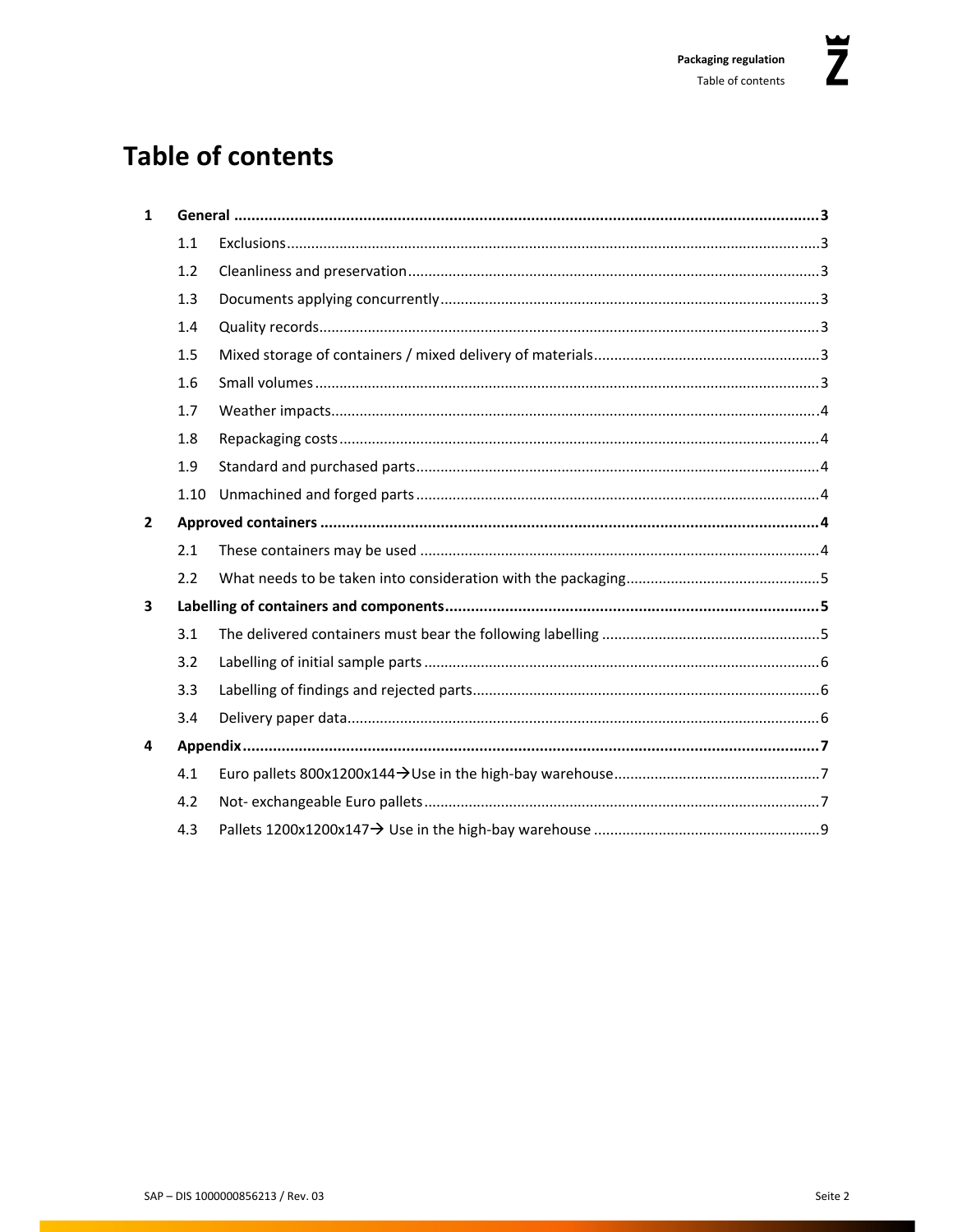### **1 General**

#### **1.1 Exclusions**

This packaging instruction does not apply to container deliveries. If separate material‐related packaging regulations are in place between the supplier and Zollern, these regulations take priority over this general packaging regulation.

#### **1.2 Cleanliness and preservation**

In general, all materials must be delivered in a clean, preserved, chip-free, dust-free and dirtyfree condition.

### **1.3 Documents applying concurrently**

The standards concerning pallet cages and Euro pallets such as DIN 15155, EN 13698‐1, EPAL, UIC, etc. are documents applying concurrently.

#### **1.4 Quality records**

Quality records must be sent to the e‐mail addresses stated in the technical delivery conditions. It must be possible to access these documents from the e-mail addresses upon receipt of the materials.

### **1.5 Mixed storage of containers / mixed delivery of materials**

Identical material numbers may not be delivered distributed across multiple containers together with other material numbers.

Due to the danger of confusion, no similar components (parts families) may be delivered in a single container.

### **1.6 Small volumes**

When delivering multiple small volumes of different materials numbers, they may be delivered in a single container provided that they are clearly labelled and that the agreed delivery window is guaranteed.

If the delivered components are of a small volume (below 30kg) and the use of a pallet would not be justified from an economic standpoint, a deviation in order to use a suitable container and packing may take place.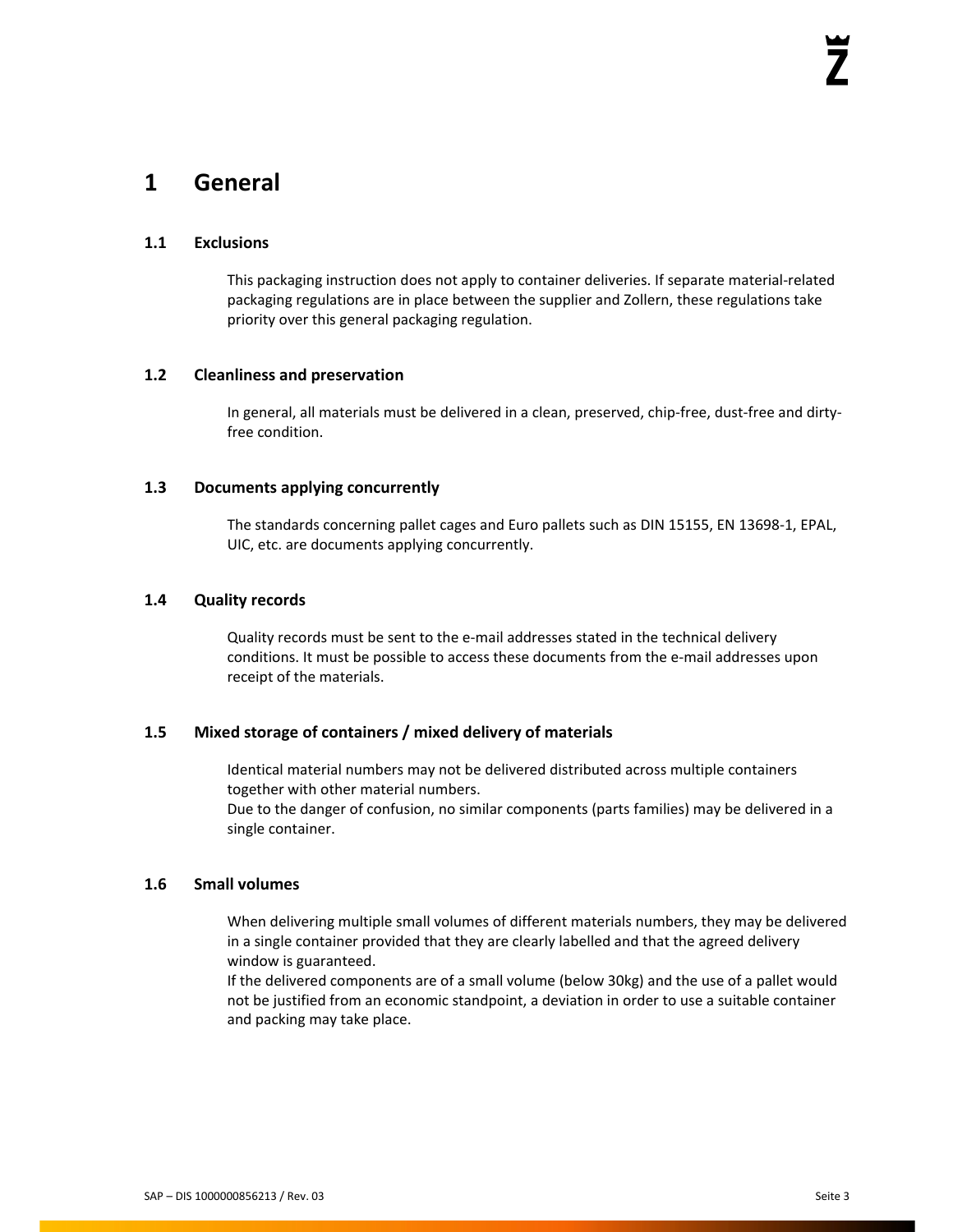### **1.7 Weather impacts**

All materials must be preserved and protected against weather impacts in such a manner that no impairments to the material can occur during loading and unloading as well as during transport through to handover to incoming goods at Zollern.

### **1.8 Repackaging costs**

If the delivered containers do not correspond to the specifications as stated under Point 1.3, they must be repackaged by us as it may otherwise lead to faults in the roller conveyors or high-bay warehouse at Zollern. The repackaging process will be invoiced at the hourly rate valid at the time of the complaint.

### **1.9 Standard and purchased parts**

Intermediate bottoms and oil paper may be omitted depending upon the individual packaging of the standard and purchased parts. In order to prevent plat faults at Zollern, the lowest bottom between the pallet and the standard and purchased parts must be present.

#### **1.10 Unmachined and forged parts**

Weather-resistant packaging in accordance with the processing state and the type of preservation must be used.

## **2 Approved containers**

### **2.1 These containers may be used**

**Euro pallets 800x1200x144** Use in the high‐bay warehouse (EN13698‐1, EPAL, UIC and container appendix) Permitted total weight per container 1000 kg. Attention! No point weight ‐loading permitted.

**Pallets 1200x1200x147 → Use in the high-bay warehouse** (Container appendix) Permitted total weight per container 2000 kg. Attention! No point weight‐loading permitted.

Pallet cages  $\rightarrow$  Outdoor use, see 1.10 unmachined and forged parts. (DIN 15155, benchmark of the Deutsche Bundesbahn [German Federal Railway] Permitted total weight per container 1200 kg. Attention! No point weight‐loading permitted.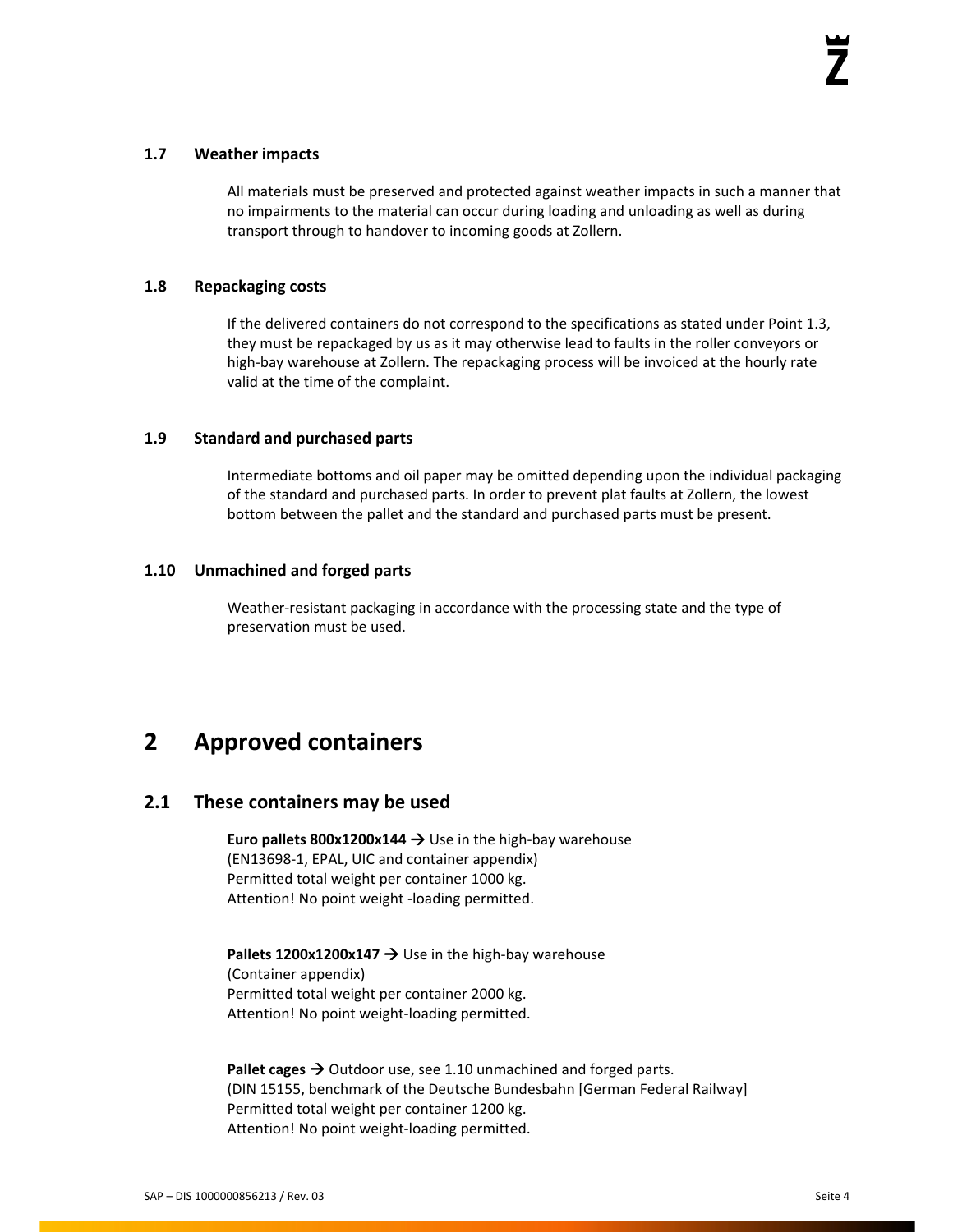**Special pallets**, depending on component dimension and component weight. Attention! No point weight‐loading permitted.

With containers bearing the note  $\rightarrow$  Use in the high-bay warehouse. The containers in the as-receipt condition must be flawless as disruptions in the high-bay warehouse may otherwise occur or repackaging campaigns may have to be performed. Such cases are handled via our complaint process.

### **2.2 What needs to be taken into consideration with the packaging**

Wooden containers may not exhibit any paint residue (special waste). Roughened oil paper must be inserted between wooden supporting surfaces and bare, processed, and preserved parts of the components.

Stable intermediate bottoms (no cardboard) must be used when dealing with multiple material layers. An intermediate bottom must also be inserted on the bottom layer between the pallet and the component.

A bumper must be inserted if each layer contains multiple materials.

The materials must be provided with outer protection by means of wooden frames when using Euro pallets. A maximum of 4 wooden frames may be stacked on top of each other. Nothing may protrude over the outer contour of the container. When dealing with large parts without a wooden frame, the pallet must be selected in such a manner that the component does not protrude over the base of the pallet.

The materials must be secured against slipping. No point weight‐loading of the container may take place, the loading must always be spread across the pallet. The load securing aspects and specifications must be observed.

### **3 Labelling of containers and components**

### **3.1 The delivered containers must bear the following labelling:**

- Delivery address
- Supplier name
- Delivery date
- Number of containers / total amount
- Zollern‐ Material order number
- Material volume per container
- Zollern‐ Material designation
- Zollern‐ Material number

The labels must be firmly adhered to both fronts of the container.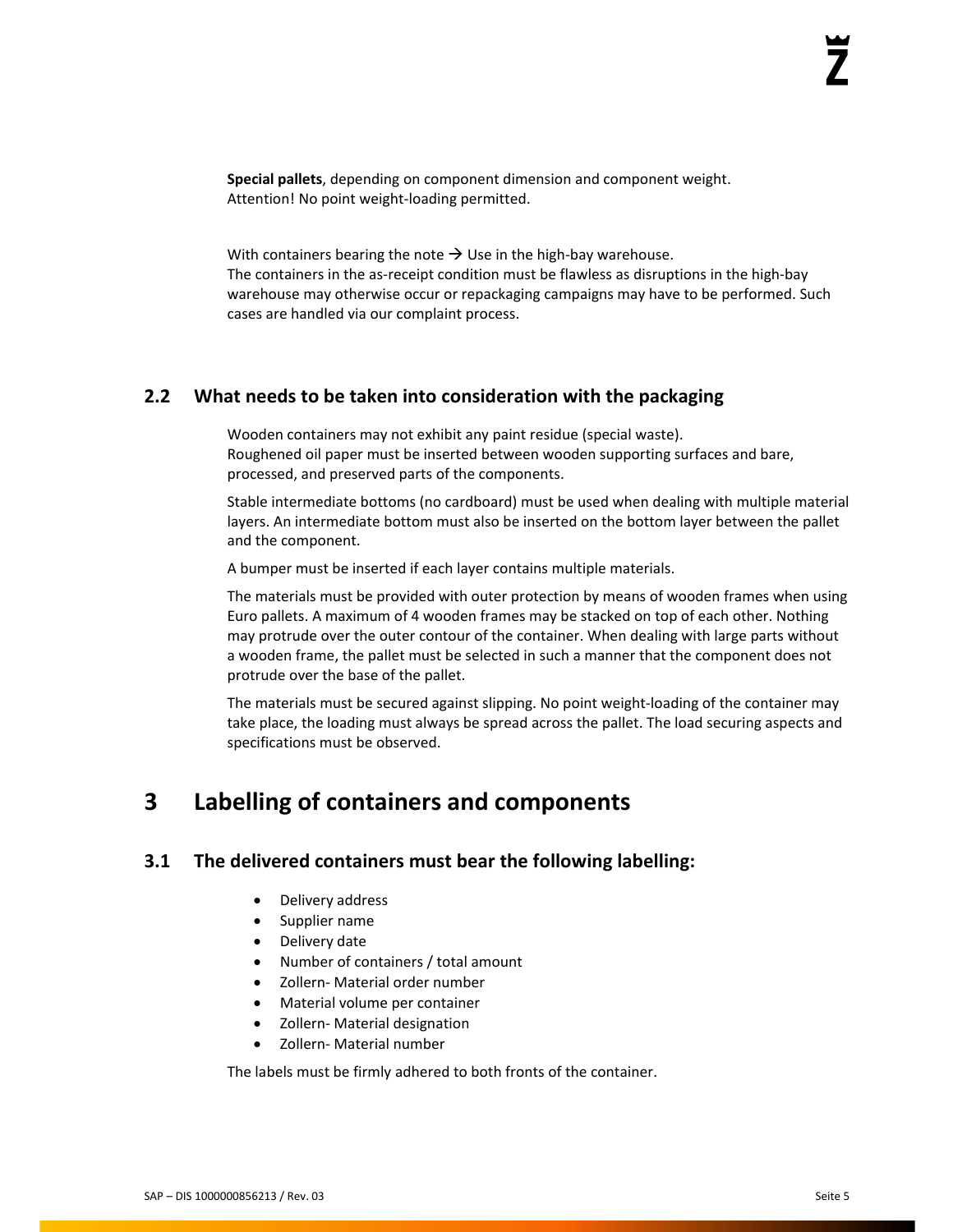### **3.2 Labelling of initial sample parts**

Initial sample parts must also be specially labelled as such on the container and on the component. The components may not be delivered in a container mixed with other componens.

### **3.3 Labelling of findings and rejected parts**

Findings and reject parts must also be specially labelled as such on the container and on the component. The circumstances must be noted on the delivery papers.

### **3.4 Delivery paper data**

- Zollern order number
- Zollern material number
- Packing information: Number of pallets, pallet cages, frames and insert floors
- Packing: Invoiced or borrowed goods

| Delivery to: |          | Zollern GmbH + Co. KG                    |                              |
|--------------|----------|------------------------------------------|------------------------------|
|              |          | Zollernstrasse 4<br>D-88518 Herbertingen |                              |
| Supplier:    |          | Delivery date:                           | <b>Number of containers:</b> |
|              |          |                                          |                              |
| Order number | Quantity | <b>Article designation</b>               | <b>Article number</b>        |
|              |          |                                          |                              |
|              |          |                                          |                              |
|              |          |                                          |                              |
|              |          |                                          |                              |
|              |          |                                          |                              |
|              |          |                                          |                              |

#### Labelling example: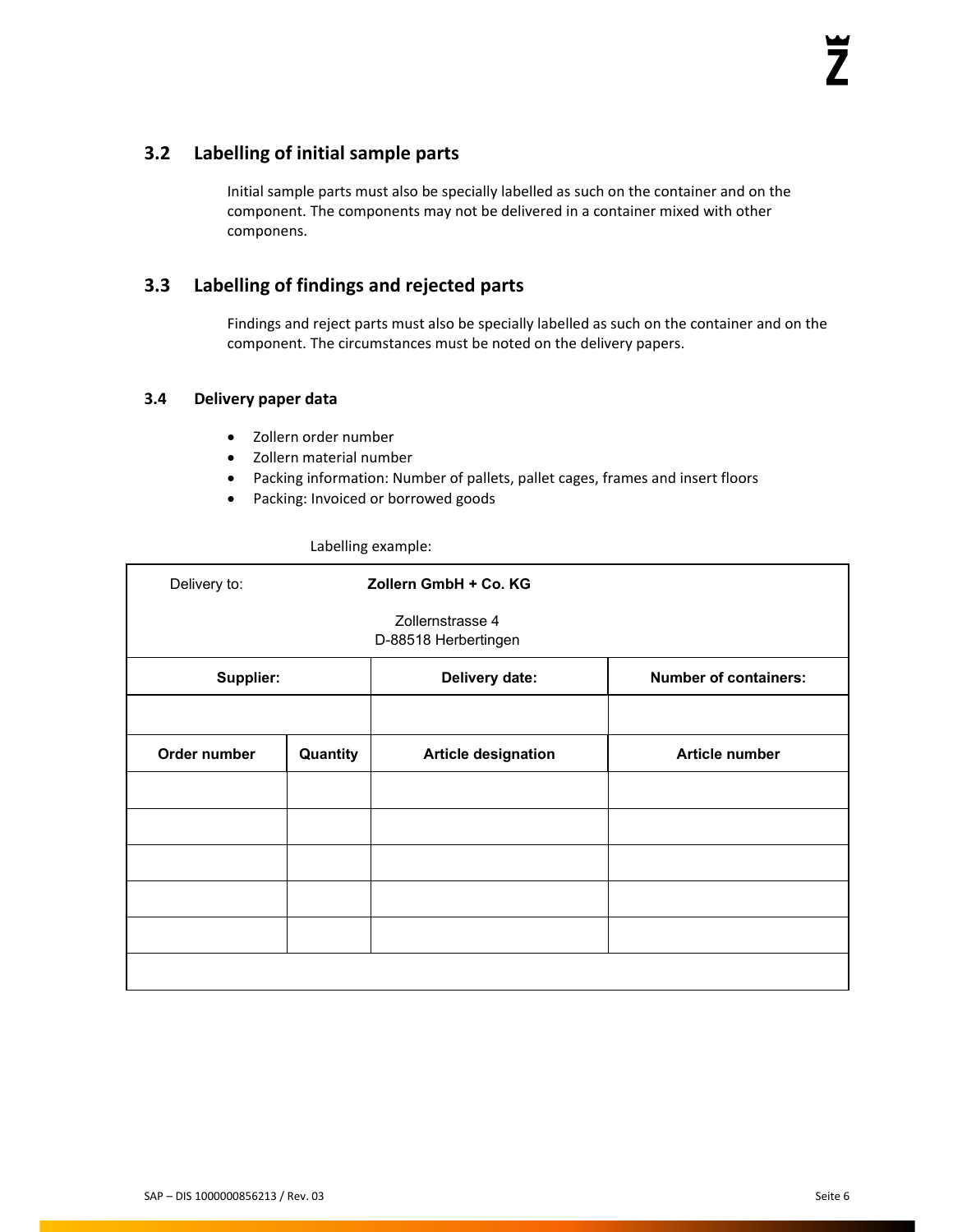## **4 Appendix**

### **4.1 Euro pallets 800x1200x144Use in the high‐bay warehouse**

Exchange criteria in the European pallet pool for Euro pallets. The pallet must correspond to the exchange criteria in the event of an exchange.

This is what an 80x120 cm exchangeable pallets in the European pallet pool looks like:



### **4.2 Not‐ exchangeable Euro pallets:**

If Euro pallets display one or several of the following examples of damage, the pallets are non‐ exchangeable and must be repaired in accordance with the provisions of the UIC leaflet 435‐4.

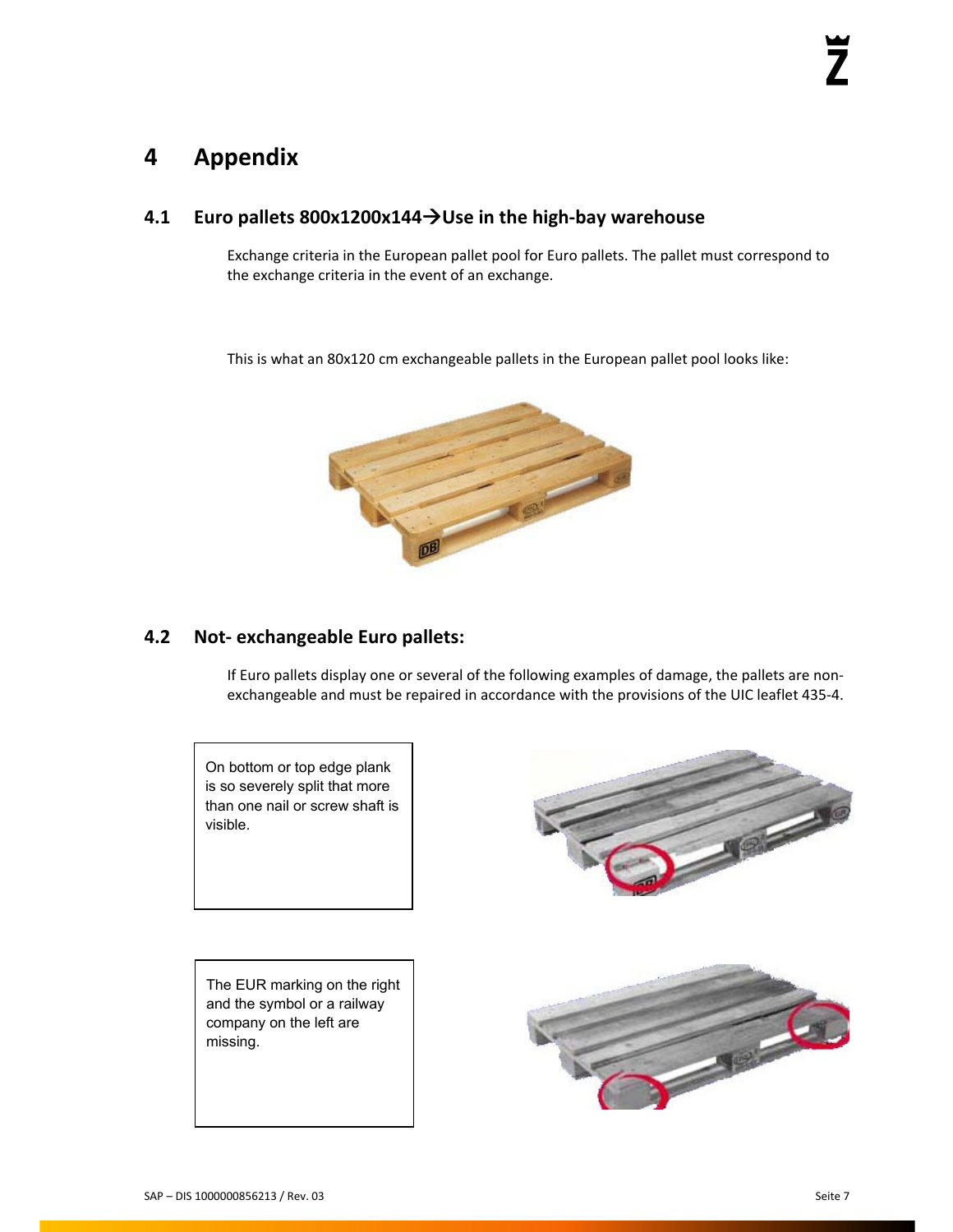A board is missing.



A board is transversely or diagonally broken.



More than two bottom or top edge planks are so severely split that more than one nail or screw shaft is visible.





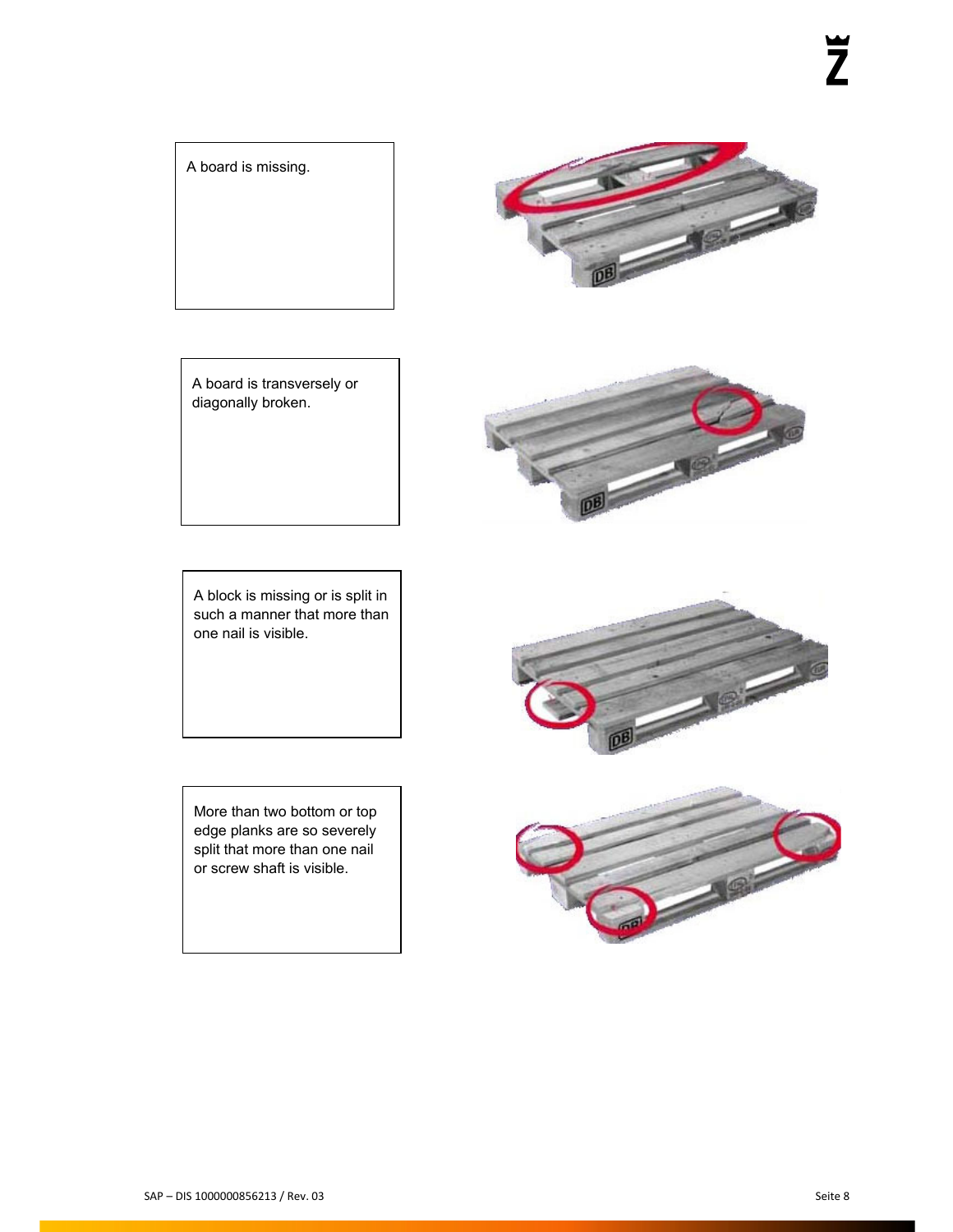### **4.3 Pallets 1200x1200x147 Use in the high‐bay warehouse**

To ensure that these pallets can also be used in the high‐bay warehouse, the same criteria as for the Euro pallets apply.